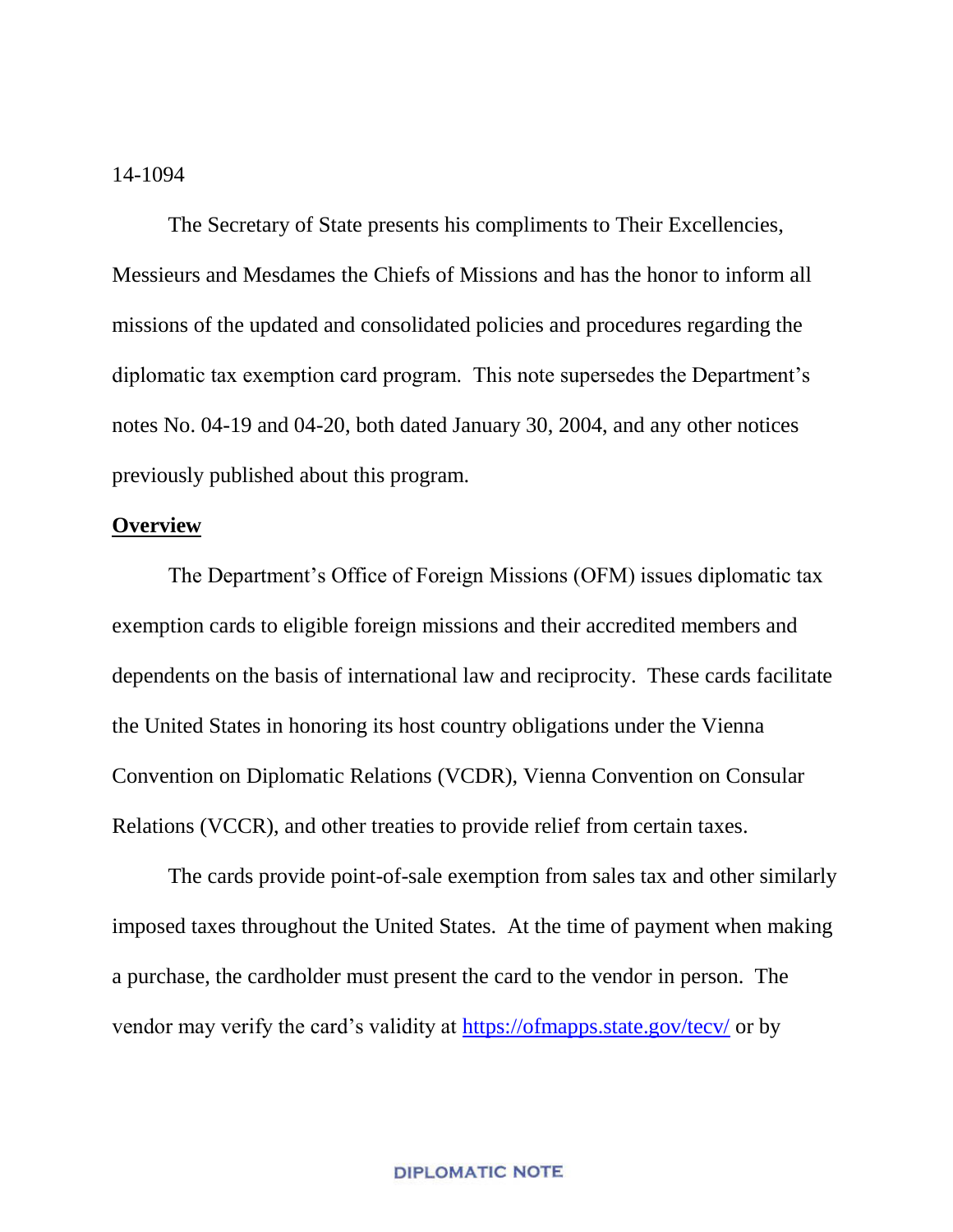calling OFM during business hours. The vendor should retain a copy of the front and back of the card for accounting and reporting purposes.

## **Mission Tax Exemption Cards**

Diplomatic tax exemption cards that are labeled as "Mission Tax Exemption – Official Purchases Only" are used by foreign missions to obtain exemption from sales and other similarly imposed taxes on purchases in the United States that are necessary for the mission's operations and functions. All purchases must be paid for with a check, credit card, or wire transfer transaction in the name of the foreign mission.

OFM will only issue mission tax exemption cards to an individual who (i) is a principal member or employee of the mission, (ii) holds an A or G series visa (and in the case of a G series visa holder, is a diplomatic agent), and (iii) is not considered to be "permanently resident in" the United States for purposes of the VCDR and VCCR. This person's photo will appear on the card and is the mission's point of contact. This individual, however, does not need to be present when purchases are made in the name of the mission.

# **Personal Tax Exemption Cards**

Diplomatic tax exemption cards that are labeled as "Personal Tax Exemption" are used by eligible foreign mission members and their dependents to obtain exemption from sales and other similarly imposed taxes on personal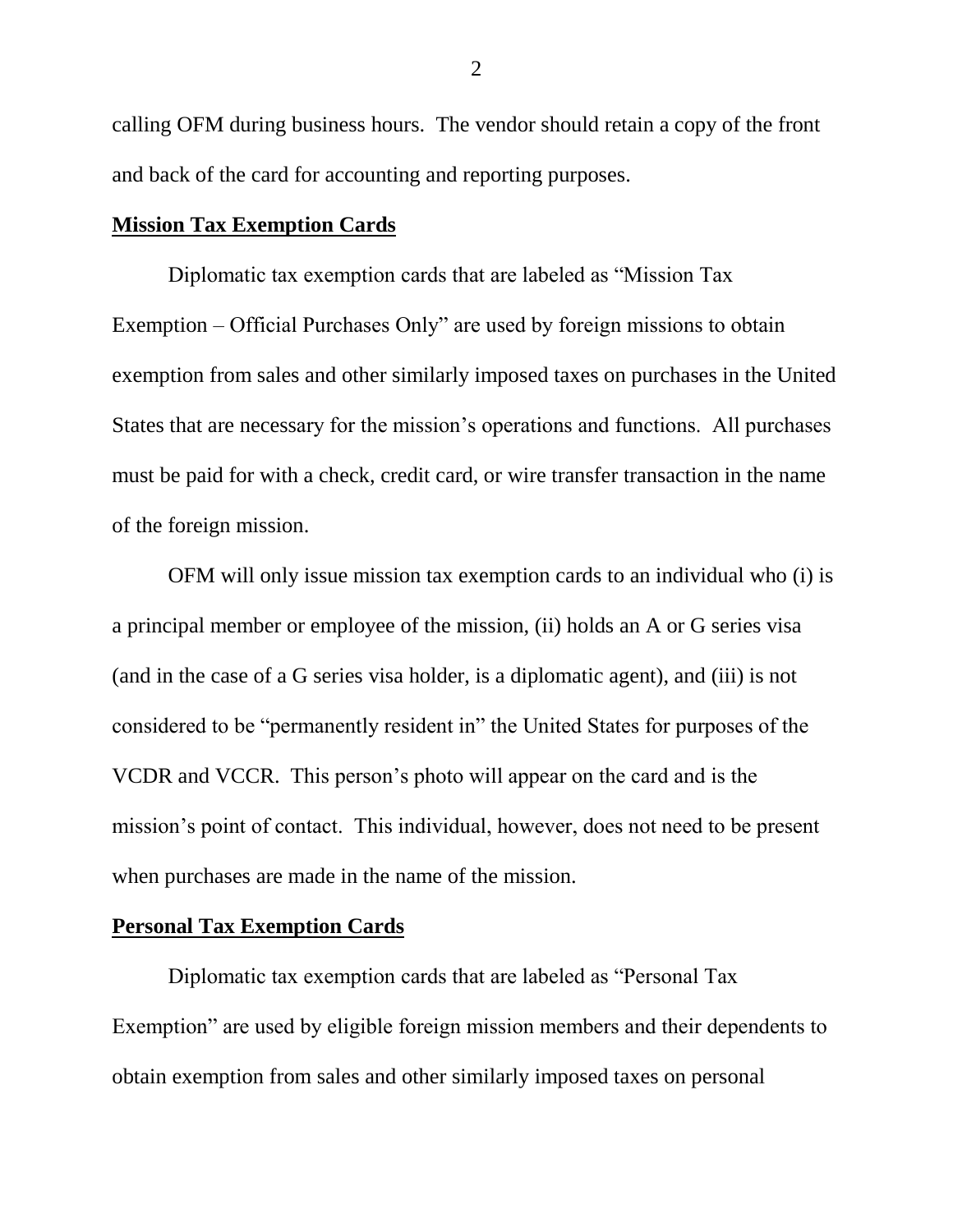purchases in the United States. The card must be used solely for the benefit of the individual identified and pictured on the card. The card is not transferable and cannot be loaned to any other person, regardless of that person's eligibility for exemption from taxation. There is no restriction on the form of payment that can be used with the card.

Eligibility for personal tax exemption cards is determined on a case-by-case basis, but the following individuals are generally entitled to apply for a card, if they are neither U.S. nationals nor permanently resident in the United States for purposes of the VCDR or VCCR:

- diplomatic agents, members of the administrative and technical staff, consular officers, and consular employees;
- the members of their families forming part of their households, but in the case of a child: those aged 18-21 years, or aged 18-23 years if accredited as a justified student.

Other personnel may also be eligible to apply for a card if they qualify based on a treaty other than the VCDR or VCCR.

#### **Levels of Exemption**

Not all missions and personnel hold diplomatic tax exemption cards, and missions and personnel holding cards may have varying levels of tax exemption privileges authorized on the card. This level of exemption is set by OFM on the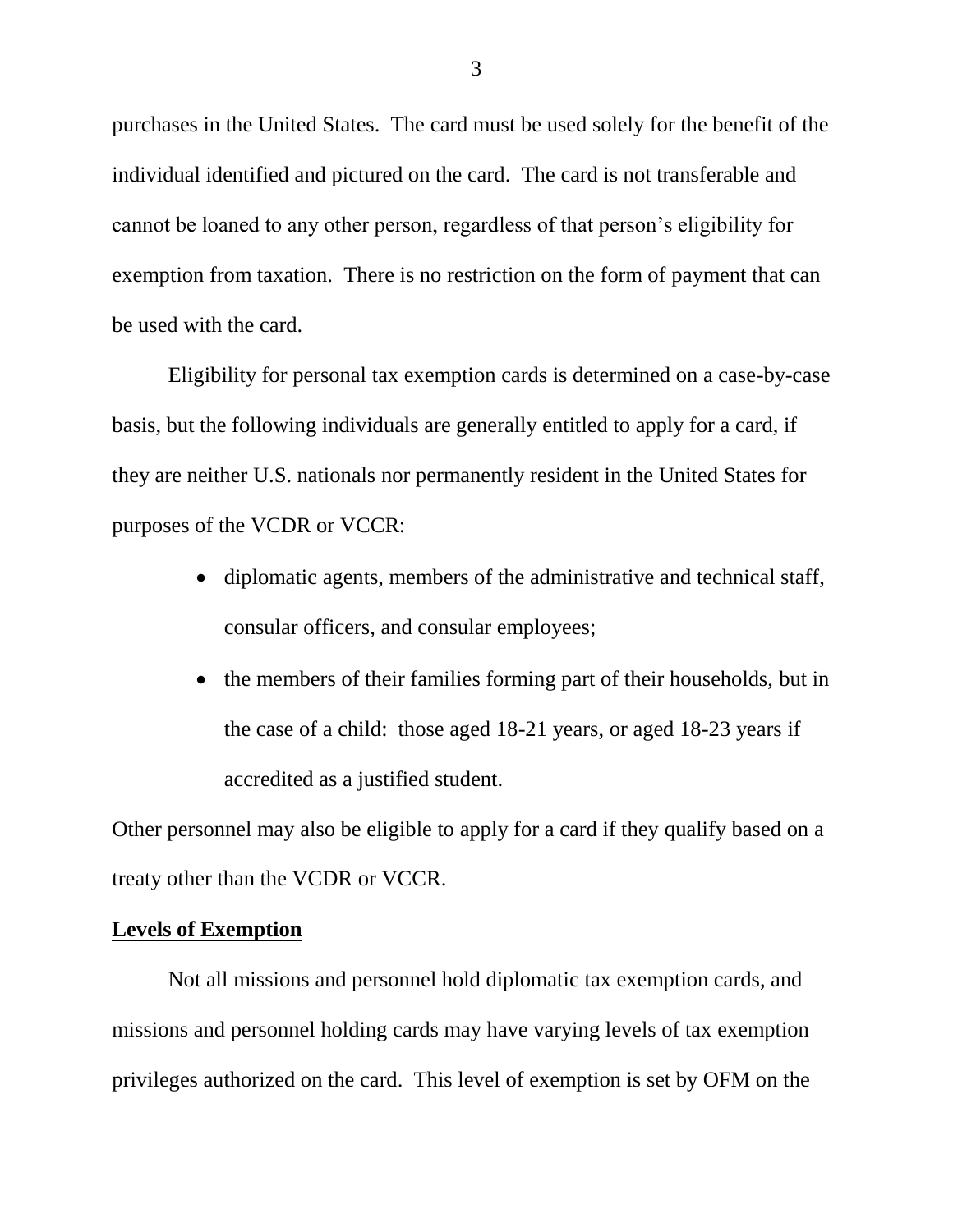basis of reciprocity, determined by the tax relief privileges enjoyed by the U.S. Mission and personnel in that foreign country. Foreign missions interested in discussing improvements to their tax exemption benefits are encouraged to contact OFM.

The cards contain text on the front and back of the card that indicate the level of exemption authorized for the cardholder. Some cards authorize an unrestricted exemption from sales taxes, and other cards authorize an exemption with some degree of restriction, such as a minimum purchase requirement, excluded categories, or both.

In addition to the specific text, each tax exemption card bears one of four animal symbols indicating the specific type of tax exemption of the cardholder:

- Owl: *mission* tax exemption cards with unrestricted tax exemption.
- Buffalo: *mission* tax exemption cards with some degree of restriction.
- Eagle: *personal* tax exemption cards with unrestricted tax exemption.
- Deer: *personal* tax exemption cards with some degree of restriction.

### **Types of Purchases Permitted and Not Permitted**

Diplomatic tax exemption cards can generally be used to obtain exemption in person and at point-of-sale from sales taxes and other similarly imposed taxes on purchases of most goods and services, hotel stays, and restaurant meals in the United States. For specific policies and procedures concerning using official and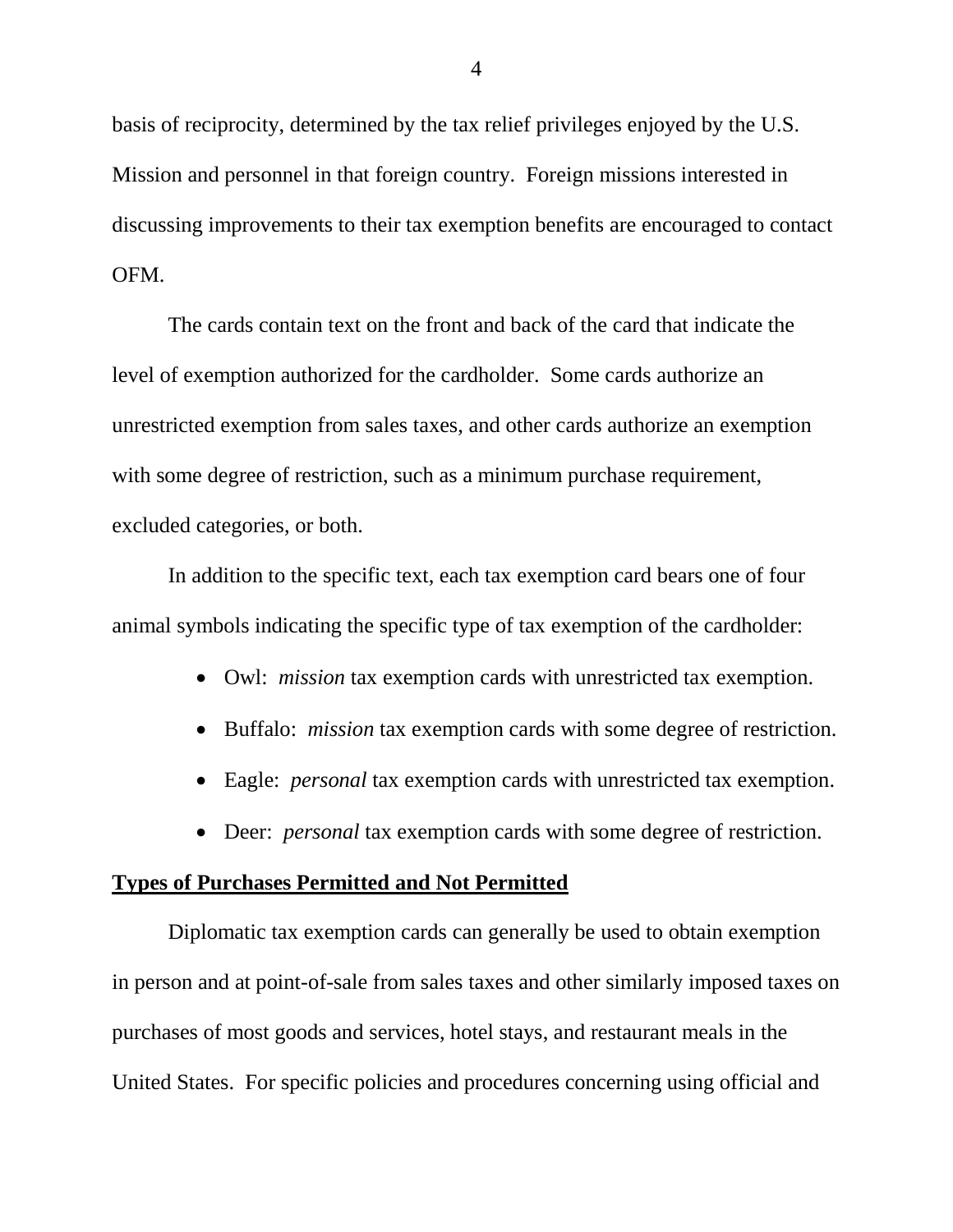personal tax exemption cards for hotel stays and lodging, missions and personnel should refer to the Department's note No. 13-619, dated July 19, 2013.

Tax exemption cards may not be used for exemption from taxes imposed on purchases of motor vehicles, gasoline/diesel fuel, utility services, airline tickets, or cruises. Exemption from taxes on these items is authorized using different means, which are explained at http://www.state.gov/ofm/tax.

Furthermore, because the nature of purchases made via the internet or by telephone does not allow for the presentation of the tax exemption card to the vendor, the card cannot be honored in such transactions. OFM is unable to provide any assistance to foreign missions or their members in obtaining an exemption or reimbursement of taxes charged on purchases not made in-store.

#### **State-Specific Rules, including Streamlined Sales Tax Agreement**

U.S. states and territories typically enact statutes and/or regulations or issue other guidance concerning the manner in which vendors in that state or territory must account for the diplomatic tax exemption in its records. OFM continues its efforts to ensure that tax authorities in all states and territories issue guidance supporting the diplomatic tax exemption card program so that vendors will appropriately extend a tax exemption with confidence.

Some U.S. states require their vendors to retain additional documentation in addition to a copy of the tax exemption card. For example, certain states require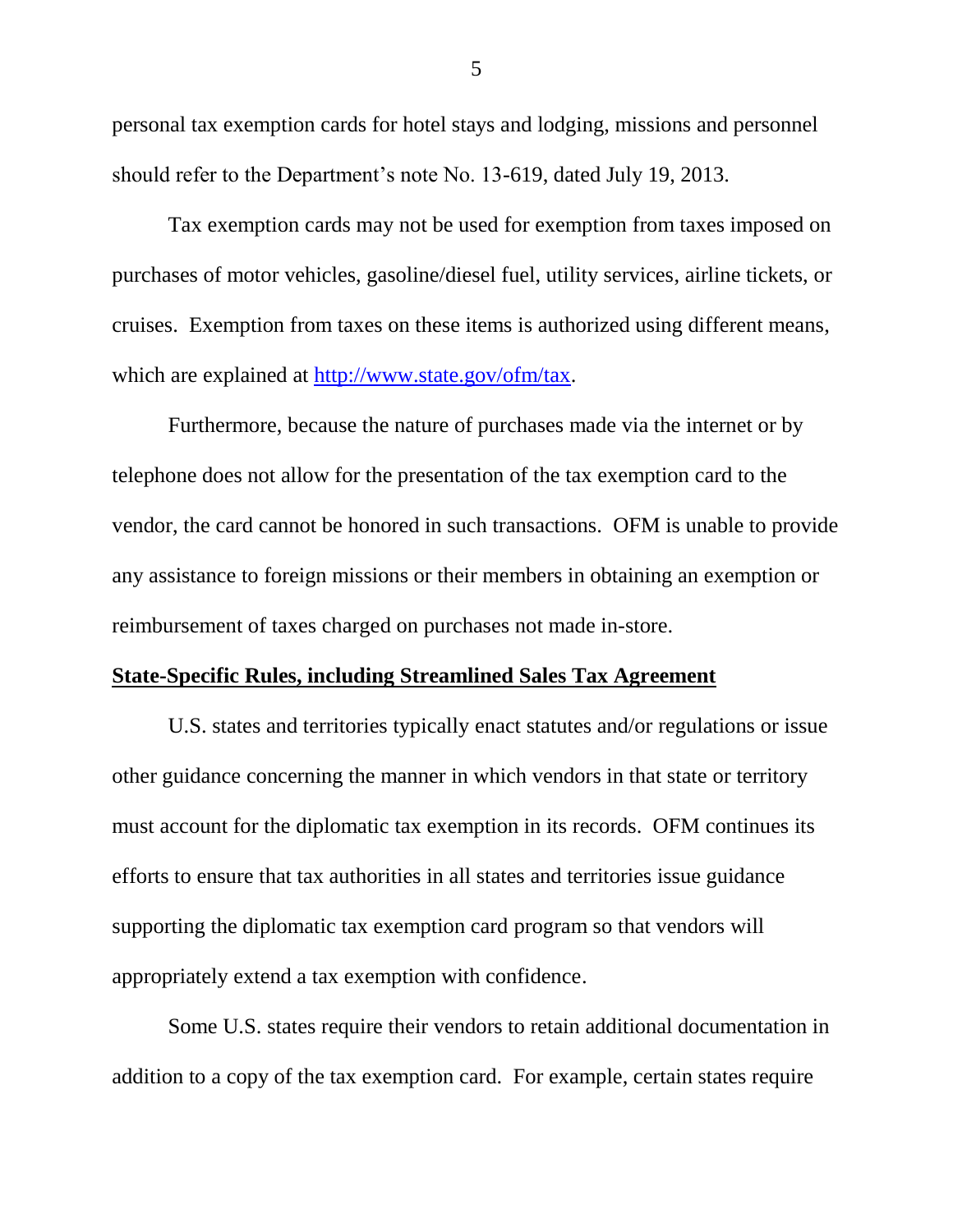foreign missions and their members to complete a streamlined sales tax agreement exemption certificate. OFM has compiled relevant state guidance on its website at http://www.state.gov/ofm/tax/sales/c63020.htm. This may be particularly useful for foreign mission members who are traveling and expect to use the tax exemption card outside of their usual jurisdiction.

#### **OFM Assistance with Refunds or Rejections**

Missions and their members should encourage vendors to verify the card's validity at https://ofmapps.state.gov/tecv/ or by calling OFM during business hours. If a vendor is not familiar with the diplomatic tax exemption card program, they should be encouraged to visit the OFM website at http://www.state.gov/ofm; and especially http://www.state.gov/ofm/tax/sales/c63020.htm, which provides relevant state-specific guidance; or e-mail OFM for more information about the program. OFM regularly communicates with vendors to educate them about the program.

If the transaction occurs after OFM business hours, and the vendor does not accept the card, OFM will attempt to assist the mission or member in obtaining refunds of improperly imposed taxes (if more than a de minimis amount) by speaking to the vendor, but a refund cannot be guaranteed.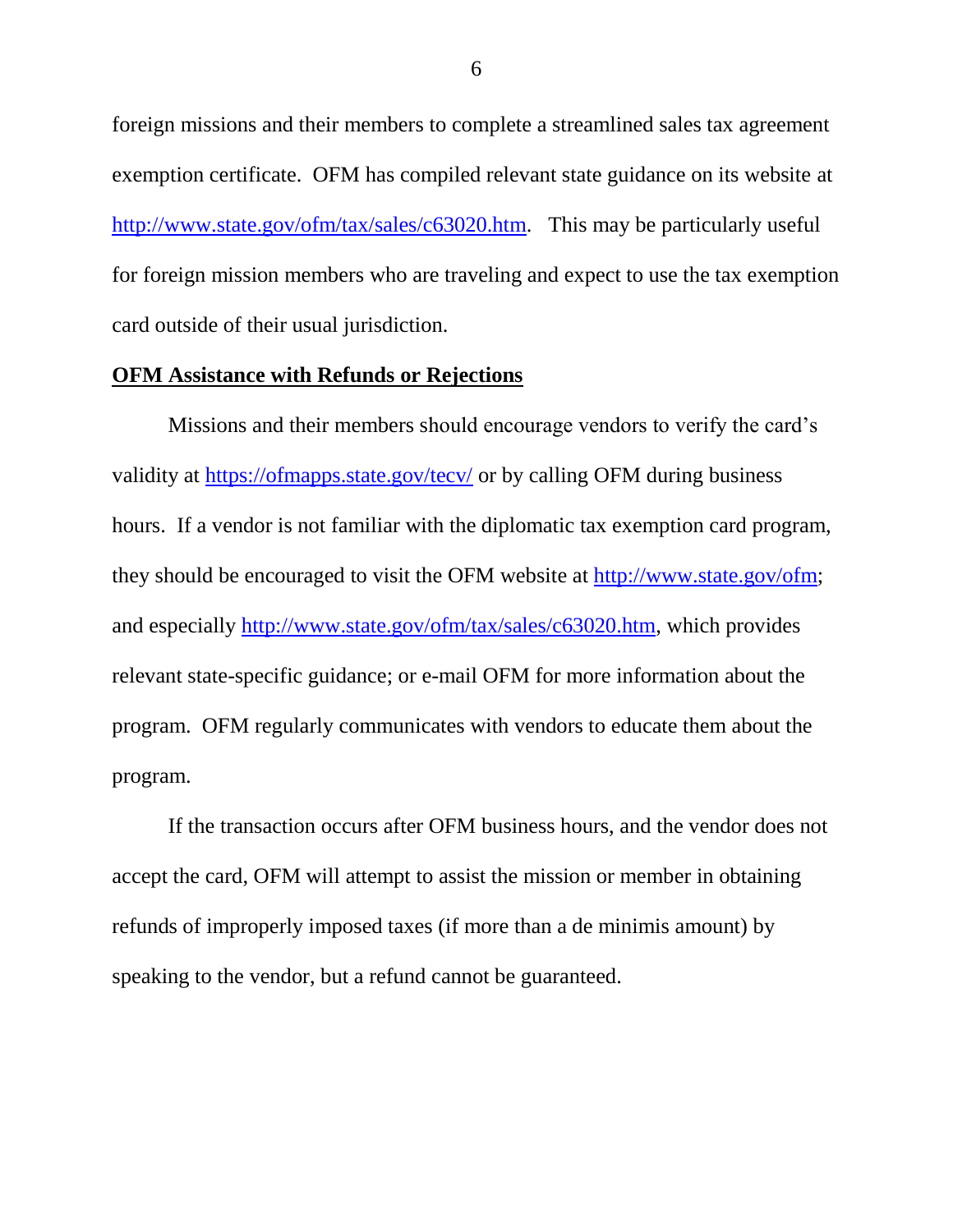## **How to Apply for a Tax Exemption Card**

To apply for an initial or renewal tax exemption card, eligible missions and their members should submit an application on the Department's E-Government (E-Gov) system. Applications are generally processed within five business days.

If a card is lost or stolen and the mission or member wishes to apply for a replacement card, a diplomatic note or letter must be uploaded in E-Gov (in pdf or jpg format) which explains when and where the card in question was lost or stolen. The replacement card application may be held for 30 days before it is processed.

Tax exemption cards are printed by the U.S. Government Printing Office at its facility in Washington and mailed via the U.S. Postal Service to the cardholder's residential address. Consequently, it is important that all individuals ensure that their addresses are correct with OFM.

#### **Return of Tax Exemption Cards**

All tax exemption cards are the property of the U.S. government and must be returned to OFM when they have expired or been recalled, or when the cardholder's employment or assignment with a foreign mission has been terminated. When a mission member is terminated at one location and reaccredited at another location in the United States, his or her tax exemption card will be terminated. Therefore, he or she must return that card and apply for a new one.

7